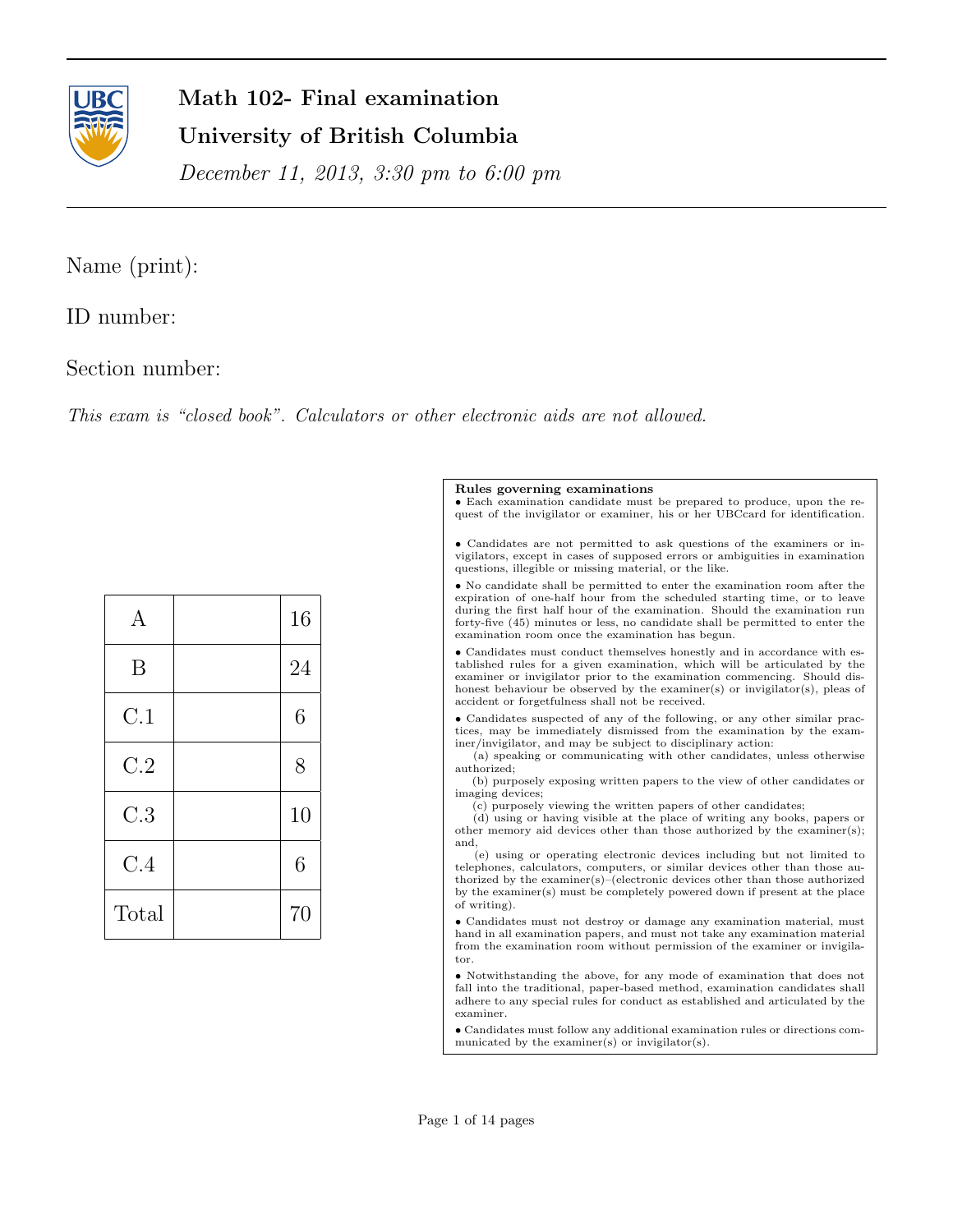### A. Multiple choice questions

Enter your choice for each multiple choice question in the box at the bottom of the page. There are two pages at the end of the exam that can be used for rough work. No partial marks will be given for this section.

A.1 Let  $f(x) = \sin(x) + ax^2$ . Which of the following conditions describes all values of a for which f HAS inflection points?

(a) 
$$
|a| > 1/2
$$
 (b)  $a > 1/2$  (c)  $a \ge 1/2$  (d)  $|a| < 1/2$  (e)  $|a| \le 1/2$ 

A.2 Which of the following gives a value of cos  $\left( \frac{\sqrt{2}}{2} \right)$  $9 - x^2$ 3  $\big)\big)$ ? (a)  $3/x$  (b)  $x/3$  (c) √  $9 - x^2$  $\boldsymbol{x}$ (d)  $\frac{x}{\sqrt{2}}$  $\frac{x}{9-x^2}$  (e)  $\frac{3}{\sqrt{9-x^2}}$  $9 - x^2$ 

A.3 Consider the differential equation and initial condition

$$
\frac{dy}{dt} = 2 - y^2, \quad y(0) = 1.
$$

Use Euler's method with one step of size  $\Delta t = 0.1$  to approximate the value of the solution at time  $t = 0.1.$ 

(a) 
$$
y(0.1) = 2
$$
, (b)  $y(0.1) = 2.1$ , (c)  $y(0.1) = 2.2$ ,  
(d)  $y(0.1) = 1.2$ , (e)  $y(0.1) = 1.1$ .

| Answers: |  |
|----------|--|
|----------|--|

| $Q$ A.1 [2 pts.] | Q A.2 [2 pts.] | Q A.3 [2 pts.] |
|------------------|----------------|----------------|
|                  |                |                |
|                  |                |                |
|                  |                |                |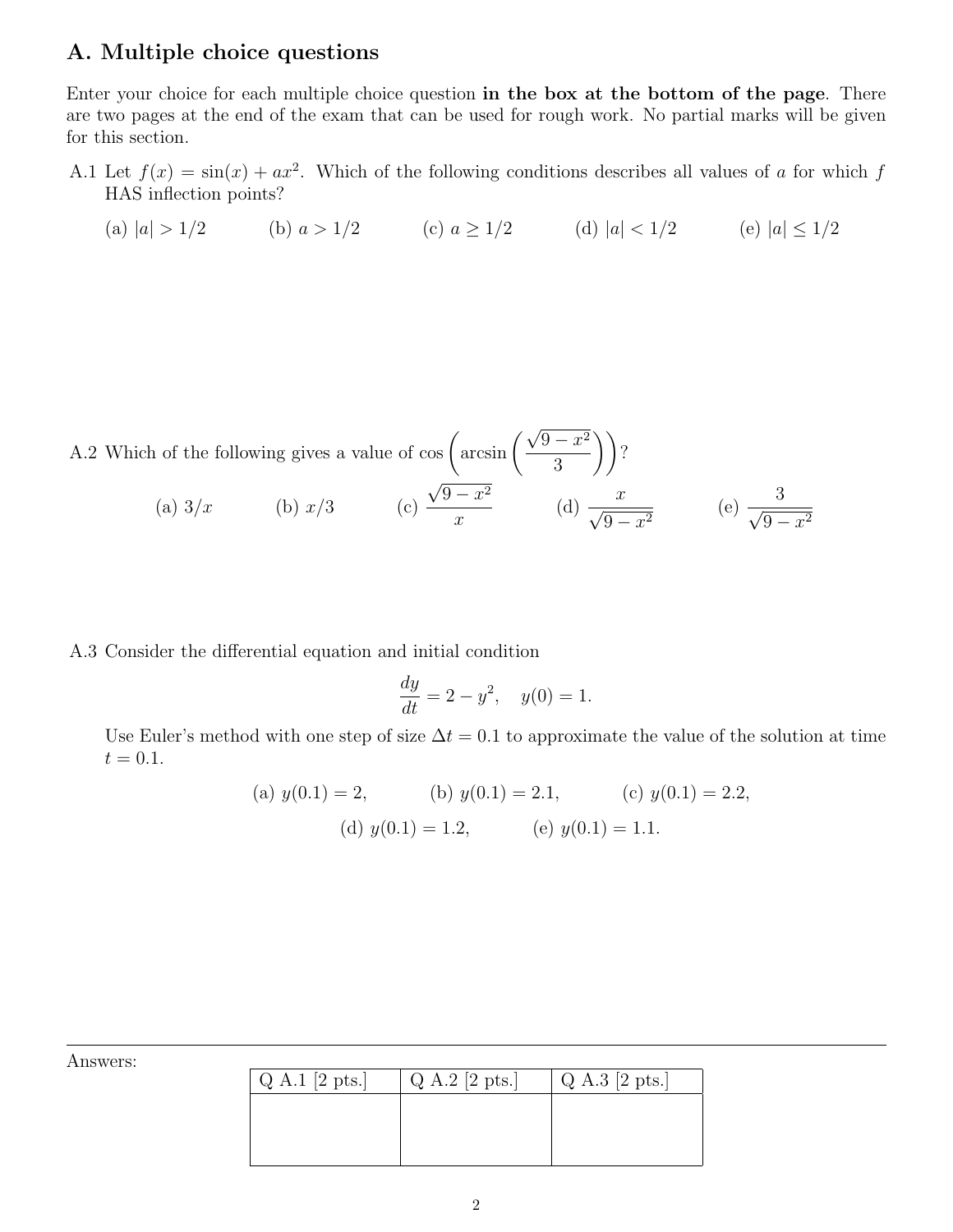A.4 Shown in the figure below is a function and its tangent line at  $x = x_0$ . The tangent line intersects the x axis at the point  $x = x_1$ . The coordinate of the point  $x_1$  is

(a) 
$$
x_1 = x_0 + \frac{f(x_0)}{f'(x_0)}
$$
, (b)  $x_1 = x_0 - f'(x_0)(x - x_0)$ ,  
\n(c)  $x_1 = x_0 - \frac{f'(x_1)}{f(x_1)}$ , (d)  $x_1 = x_0 + \frac{f'(x_1)}{f(x_1)}$ ,  
\n(e)  $x_1 = x_0 - \frac{f(x_0)}{f'(x_0)}$ 

- A.5 Consider the function  $y = cos(x)$  and the tangent line to this function at the point  $x = \pi/2$ . Using that tangent line as a linear approximation of the function would lead to
	- (a) overestimating the value of the actual function for any nearby  $x$ .
	- (b) underestimating the value of the actual function for any nearby  $x$ .
	- (c) overestimating the function when  $x > \pi/2$  and underestimating the function when  $x < \pi/2$ .
	- (d) overestimating the function when  $x < \pi/2$  and underestimating the function when  $x > \pi/2$ .
	- (e) overestimating the function when  $x < 0$  and underestimating the function when  $x > 0$ .

A.6 The slope field (direction field) shown in the figure below corresponds to which differential equation?

(a) 
$$
\frac{dy}{dt} = y(y+1)
$$
  
\n(b)  $\frac{dy}{dt} = (y-1)(y+1)$   
\n(c)  $\frac{dy}{dt} = -(y-1)(y+1)$   
\n(d)  $\frac{dy}{dt} = y(y-1)$   
\n(e)  $\frac{dy}{dt} = -y(y+1)$   
\n(f)  $\frac{dy}{dt} = -y(y+1)$   
\n(g)  $\frac{dy}{dt} = -y(y+1)$ 

Answers:

| $Q$ A.4 [2 pts.] | $Q$ A.5 [2 pts.] | Q A.6 [2 pts.] |
|------------------|------------------|----------------|
|                  |                  |                |
|                  |                  |                |
|                  |                  |                |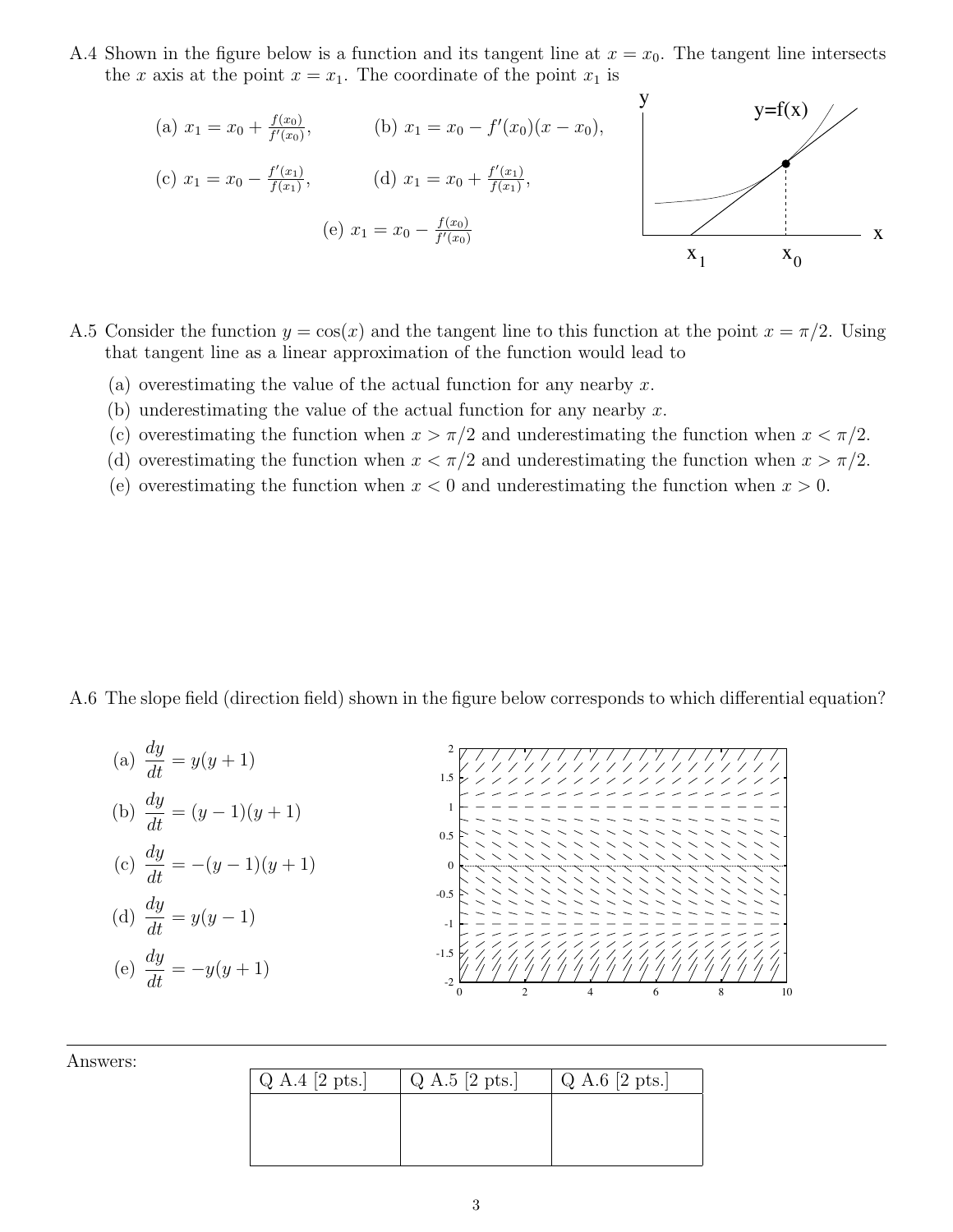A.7 The number of sunspots (solar storms on the sun) varies with a period of roughly 11 years reaching a high of 120 and a low of 0 sunspots detected. A peak of 120 sunspots was detected in the year 2000. Which of the following trigonometric functions could be used to approximate this cycle?

(a) 
$$
N = 60 + 120 \sin\left(\frac{2\pi}{11}(t - 2000) + \frac{\pi}{2}\right)
$$
, (b)  $N = 60 + 60 \sin\left(\frac{11}{2\pi}(t + 2000)\right)$   
(c)  $N = 60 + 60 \cos\left(\frac{11}{2\pi}(t + 2000)\right)$ , (d)  $N = 60 + 60 \sin\left(\frac{2\pi}{11}(t - 2000)\right)$ ,  
(e)  $N = 60 + 60 \cos\left(\frac{2\pi}{11}(t - 2000)\right)$ .

,

A.8 Given the differential equation and initial condition

$$
\frac{dy}{dt} = y^2(y - a), \quad y(0) = 2a
$$

where  $a > 0$  is a constant, which of the following is true?

- (a)  $\lim_{t\to\infty} y(t) = 0.$ (b)  $\lim_{t \to \infty} y(t) = \infty$ .
- (c)  $\lim_{t \to \infty} y(t) = a$ .

(d) 
$$
\lim_{t \to \infty} y(t) = 2a.
$$

(e) None of the above.

 $Q A.7 [2 pts.] \qquad Q A.8 [2 pts.]$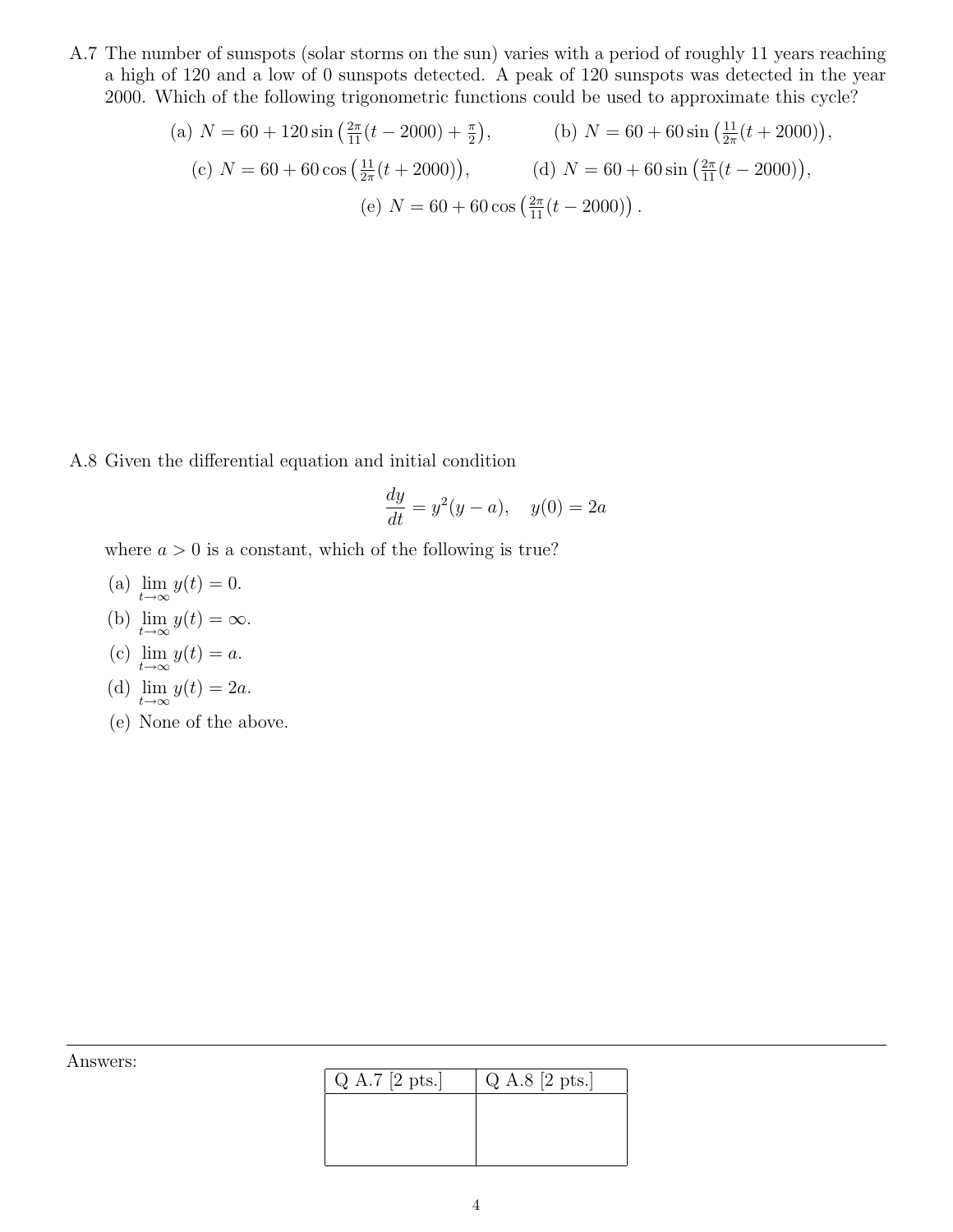### B. Short-answer problems

Show your work.

B.1 [3 pts.] Use implicit differentiation to find  $dy/dx$  where  $y(x)$  is defined implicitly by  $tan(y) = x$ . Your answer should not include any trig functions. Show your work.

$$
\frac{dy}{dx} = \boxed{\qquad \qquad }
$$

 $dS$  $\frac{dS}{dt} =$ 

B.2 [3 pts.] A triangle has two sides with fixed lengths 3 cm and 4 cm respectively. The angle between them changes at a constant rate of 1 radian/sec. How quickly is the length of the third side  $(S)$ changing when the angle between the sides of fixed length is  $\pi/2$ ? [See formula list on the last page of the exam.]

B.3 [3 pts.] List the x coordinates of all local minima and maxima of  $f(x) = x^5 - \frac{5}{4}$  $\frac{5}{4}x^4$ .

| Minima: |  |
|---------|--|
| Maxima: |  |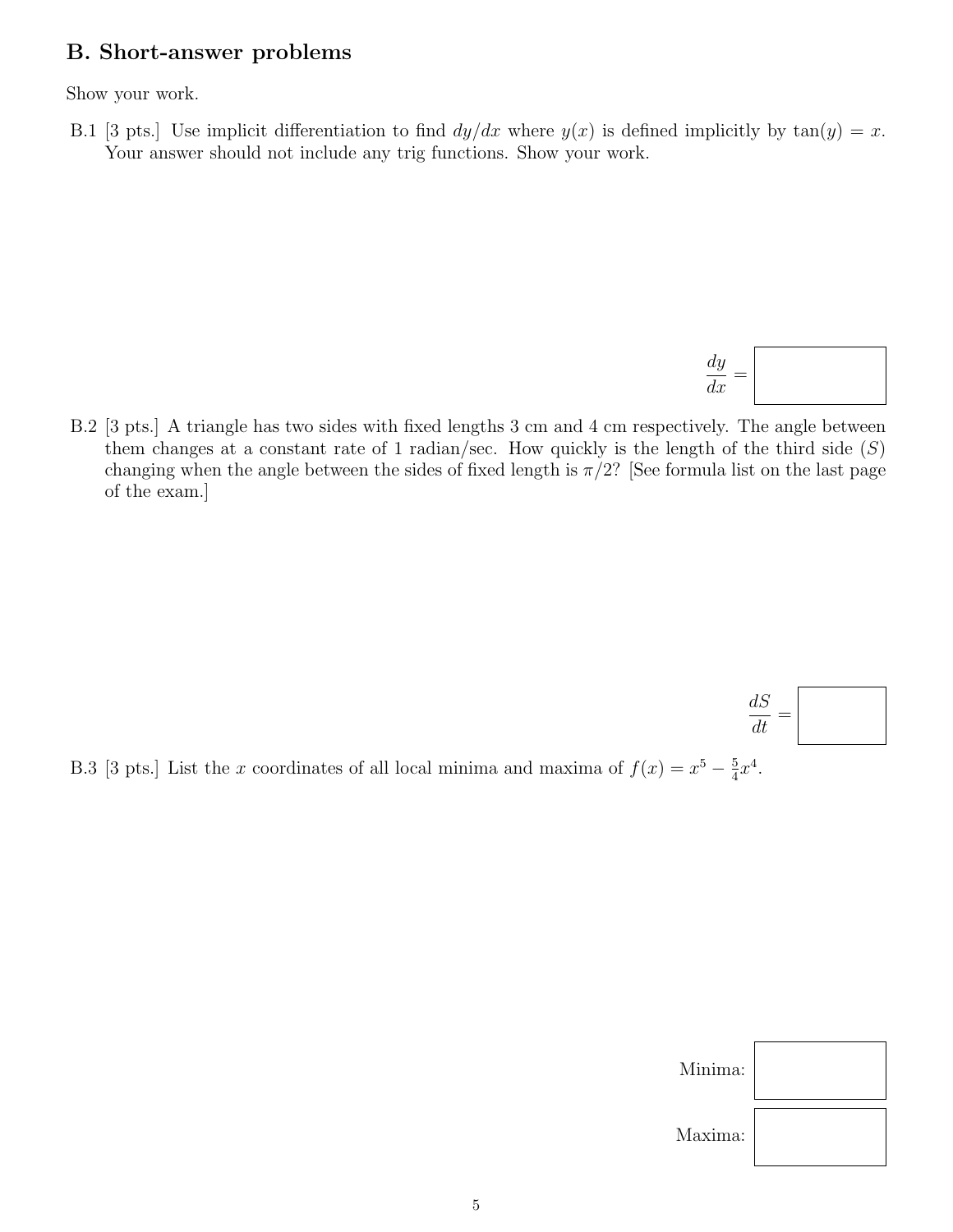B.4 [3 pts.] What function satisfies  $y'' + 4y = 0$  with initial condition  $y(0) = 1$ ?

$$
y(t) = \boxed{\phantom{\bigg|}}
$$

B.5 [3 pts.] Compute the limit  $L = \lim_{h \to 0}$ √  $3+h-$ √ 3 h .

 ${\cal L} =$ 

B.6 [3 pts.] Let

$$
f(x) = \begin{cases} x^2 & x < 1 \\ a - x & x \ge 1 \end{cases}
$$

where  $a$  is a constant. What value of  $a$  ensures that  $f$  is continuous for all  $x$ ?

 $a =$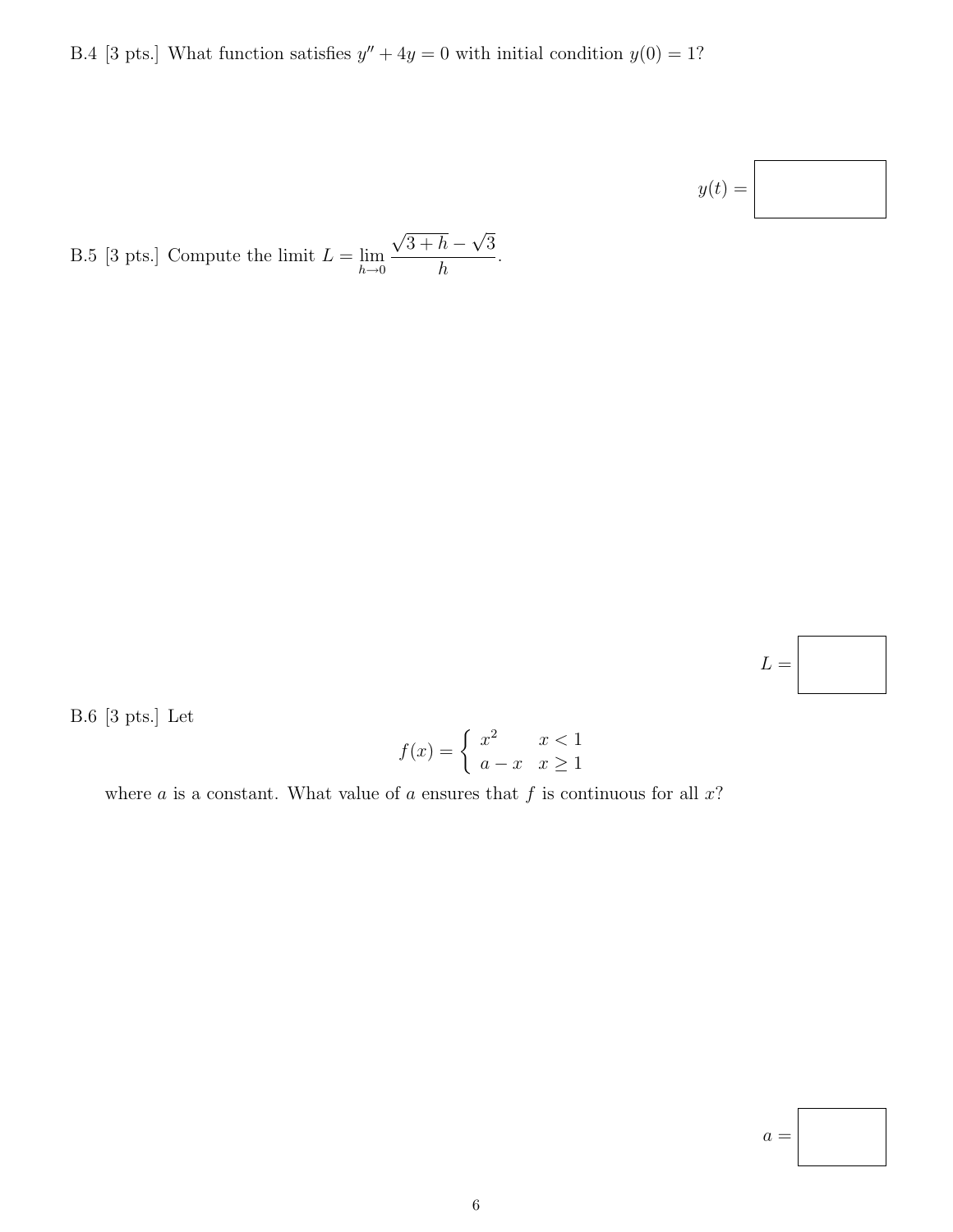B.7 [3 pts.] Initially, a patient has 1000 copies of the HIV virus. If the smallest detectable viral load is 350,000 virus particles, how long (in days) will it take until the HIV infection is detectable? Assume that the number of virus particles  $y$  grows according to the equation

$$
\frac{dy}{dt} = 0.05y
$$

where  $t$  is time in days. Leave your answer in terms of logarithms.



B.8 [3 pts] The velocity of a crawling cell has been modelled as

$$
v(x) = \frac{1}{ax + e^{1/x}}
$$

where  $x > 0$  is the number of actin filaments driving the motion and  $a > 0$  is a constant. Determine the following.

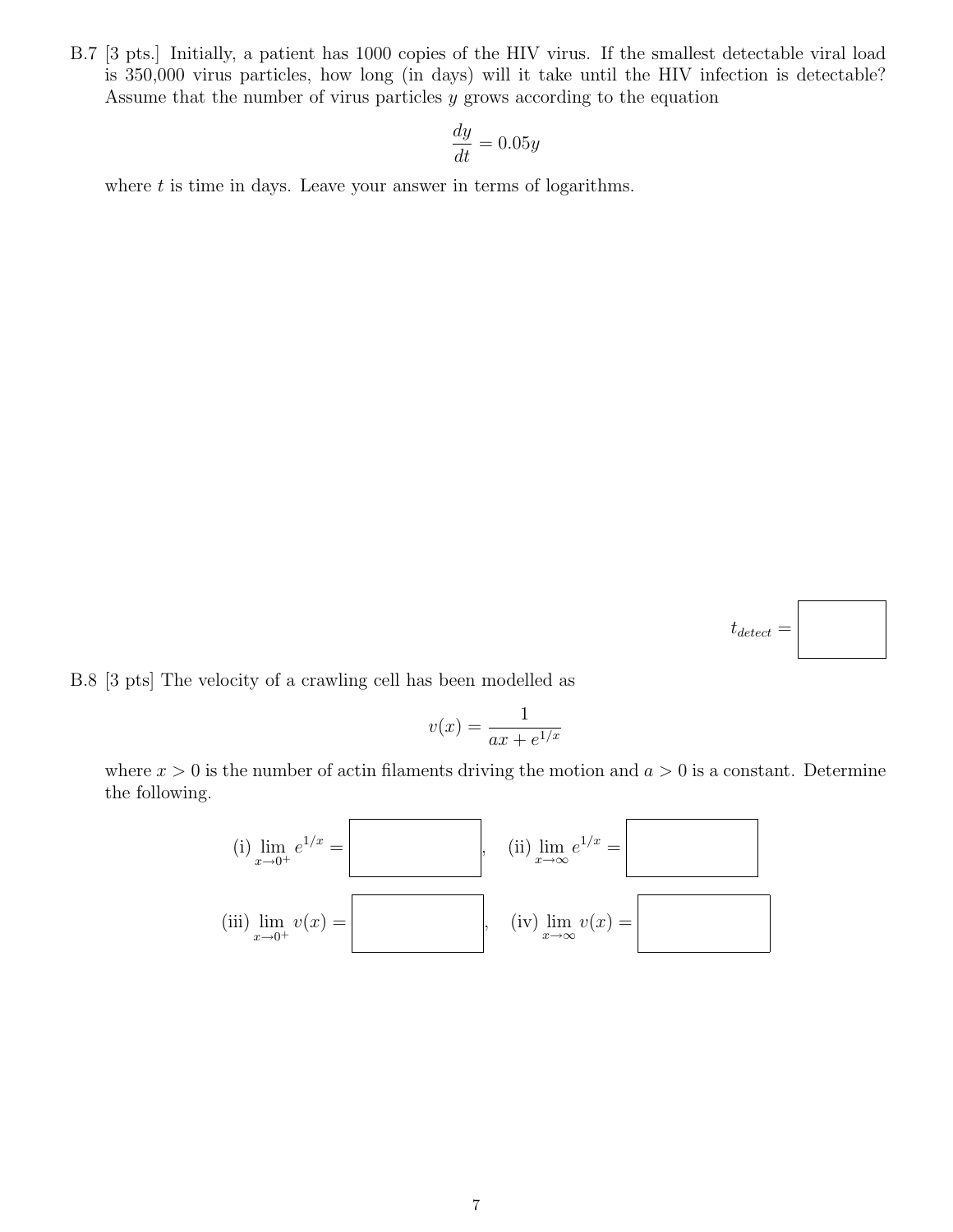## C. Long-answer problems

C.1 [6 pts.] A mollusc grows inside a shell (top) and produces new shell material at its opening (thick curve). The volume of the shell can be approximated as that of a cone of base radius  $r$  and height h. Given that the height of the cone grows at a constant rate of  $0.1 \text{ cm/year}$ , at what rate will the volume of the cone be changing when  $h = 10$  and  $r = 1$  cm? Leave your answer in terms of  $\pi$ .

[See formula list on the last page of the exam.]

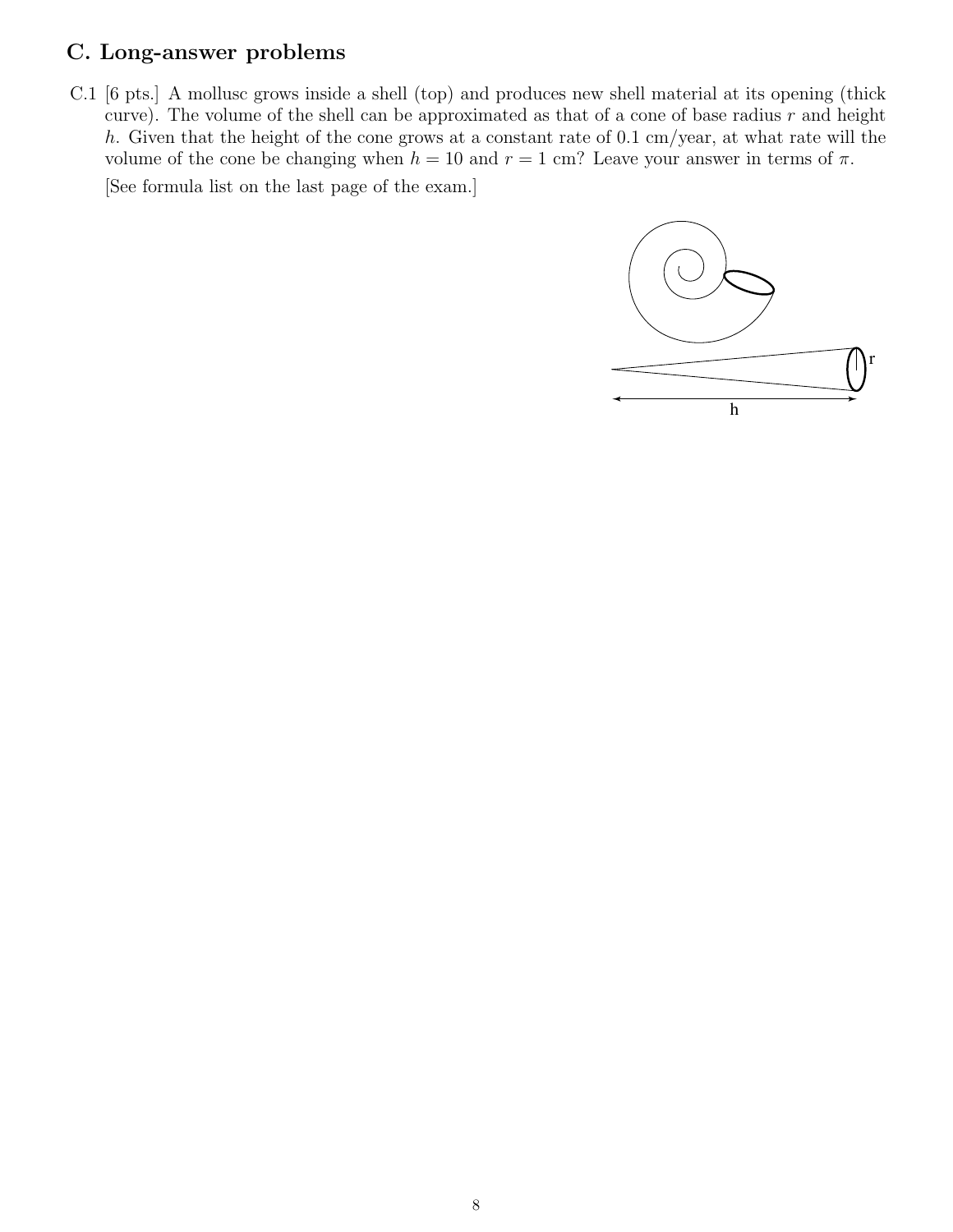C.2 [8 pts.] The population of fish in a particular lake is given by the function  $F(t)$  where F is measured in number of fish and  $t$  is measured in days. A company that manages fish stocks is hired to restock the lake, adding fish at a constant rate. Only N fishers are allowed to fish in the lake at a time. A simple model for this scenario is given by the equation

$$
\frac{dF}{dt} = I - \alpha NF \tag{1}
$$

where I and  $\alpha$  are constant and two cases for N are considered.

(a) Explain in words what the constant I represents.

(b) Explain in words what the constant  $\alpha$  represents.

(c) Case I: Suppose N is a constant. What is the steady state number of fish  $(F_*)$  in the lake? If the lake has no fish in it initially, at what time  $(t_*)$  does the population size reach half its steady state value  $F_*/2$ ? (You do not have to show a derivation of the solution  $F(t)$  of equation (1) for full points - simply stating it is sufficient - but you must show the rest of the calculation.)



Continued on next page...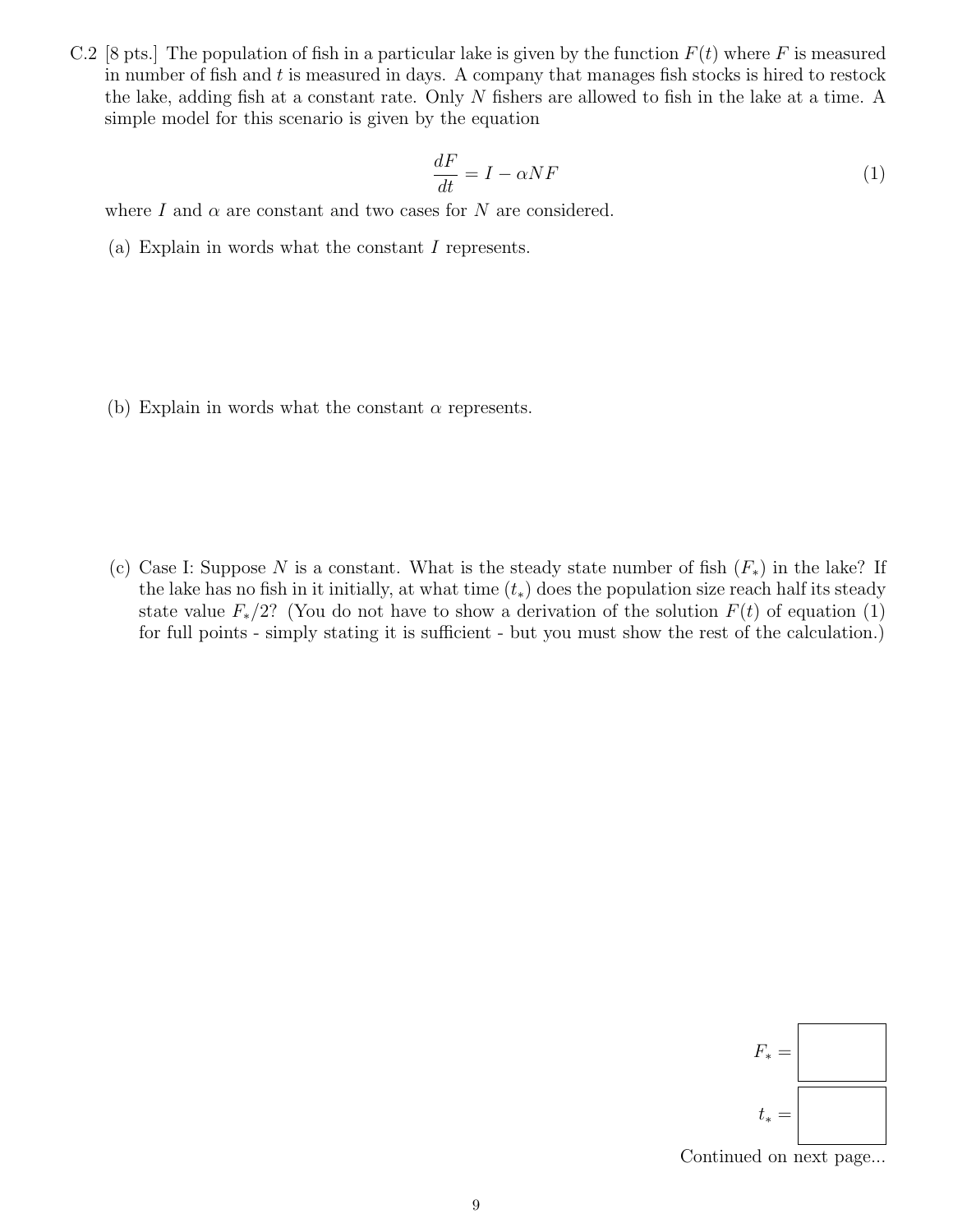(d) Case II: The agency that administers fishing permits decides that the number of fishers should be proportional to the number of fish currently in the lake,  $N = F/3$  in equation (1). What is the population size  $F_*$  to which  $F(t)$  approaches as  $t \to \infty$  in this scenario?

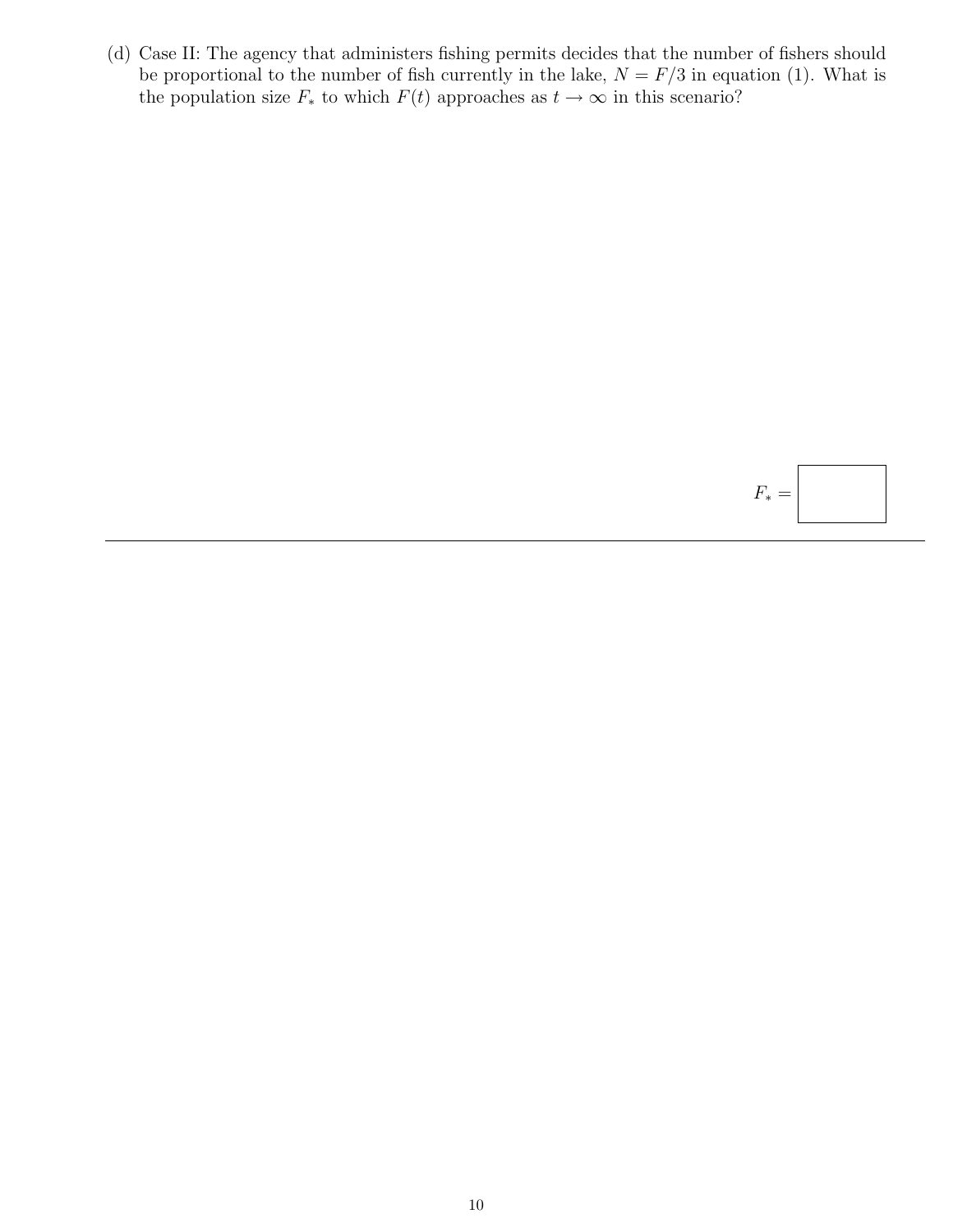C.3 [10 pts.] Consider the function

$$
f(x) = x^2 e^{-x}
$$

defined on the whole real line.

Find all zeros of f,  $f'$  and  $f''$  and determine all local minima, maxima and inflection points of f. Sketch the graph of f. You may use the fact that  $\lim_{x\to\infty} x^2 e^{-x} = 0$ .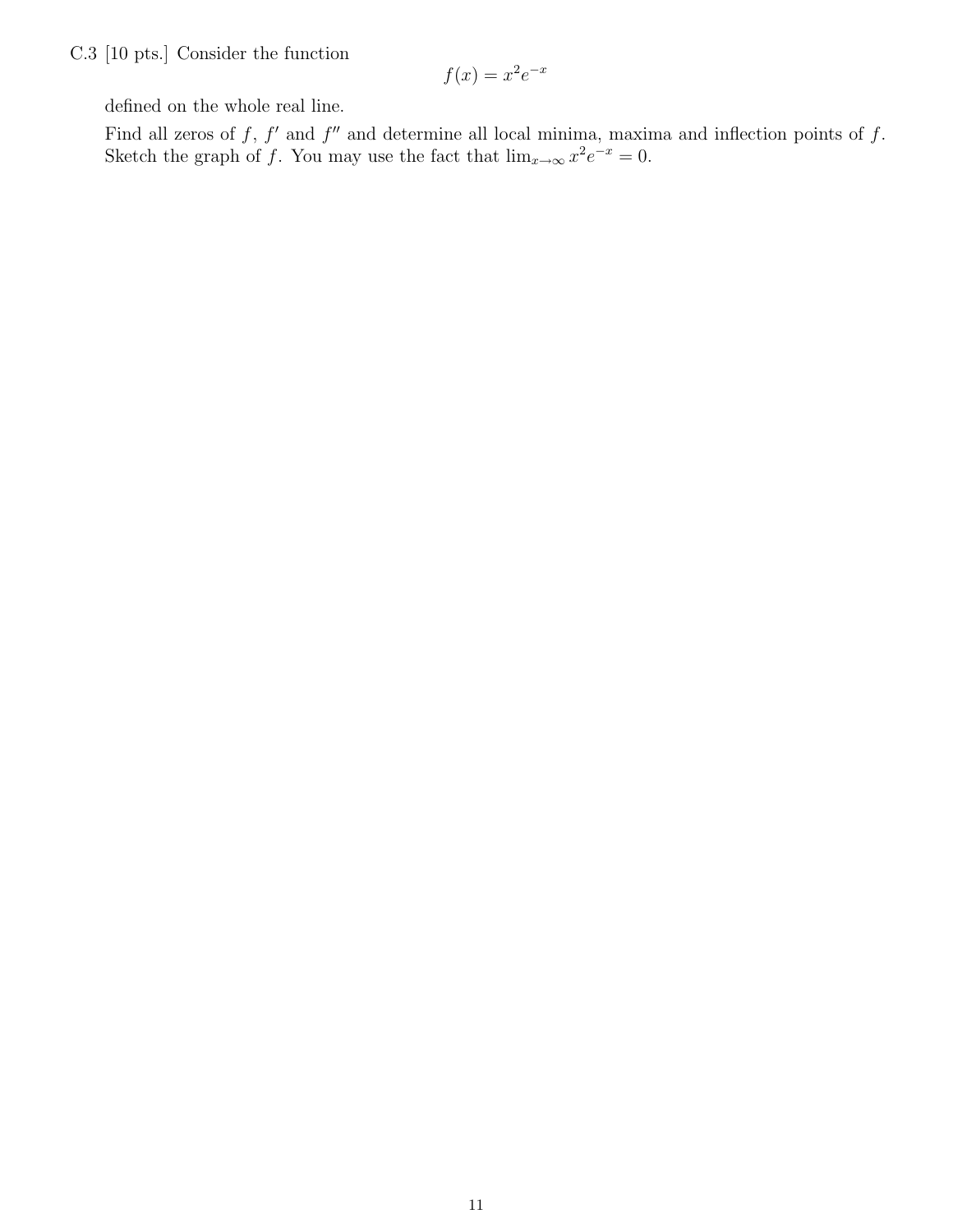C.4 [6 pts.] Shown in the figure below is the view from above of the path taken by a penguin from point A to a feeding area on the shore at point C. The penguin must choose the point B toward which it starts walking. It takes twice as much energy per unit distance for a penguin to walk over land (AB) as to swim through water (BC). The distance AD is 300 m and the distance DC is 400 m. Calculate the value of the distance  $x$  (and hence the location of the point  $B$  - see figure) that minimizes the energy spent on the entire trip.



 $x_{min} =$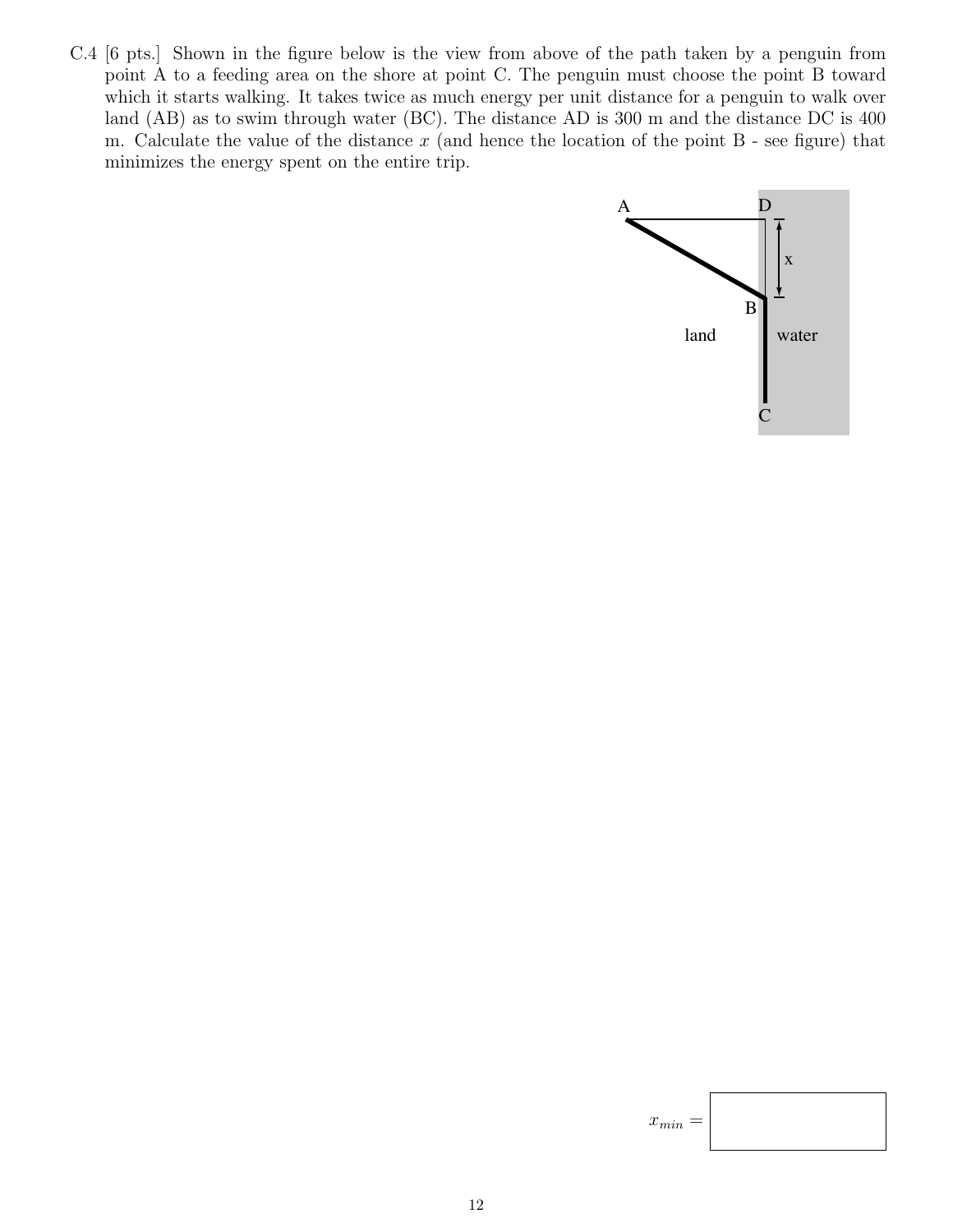This page is for rough work. It will not be marked.